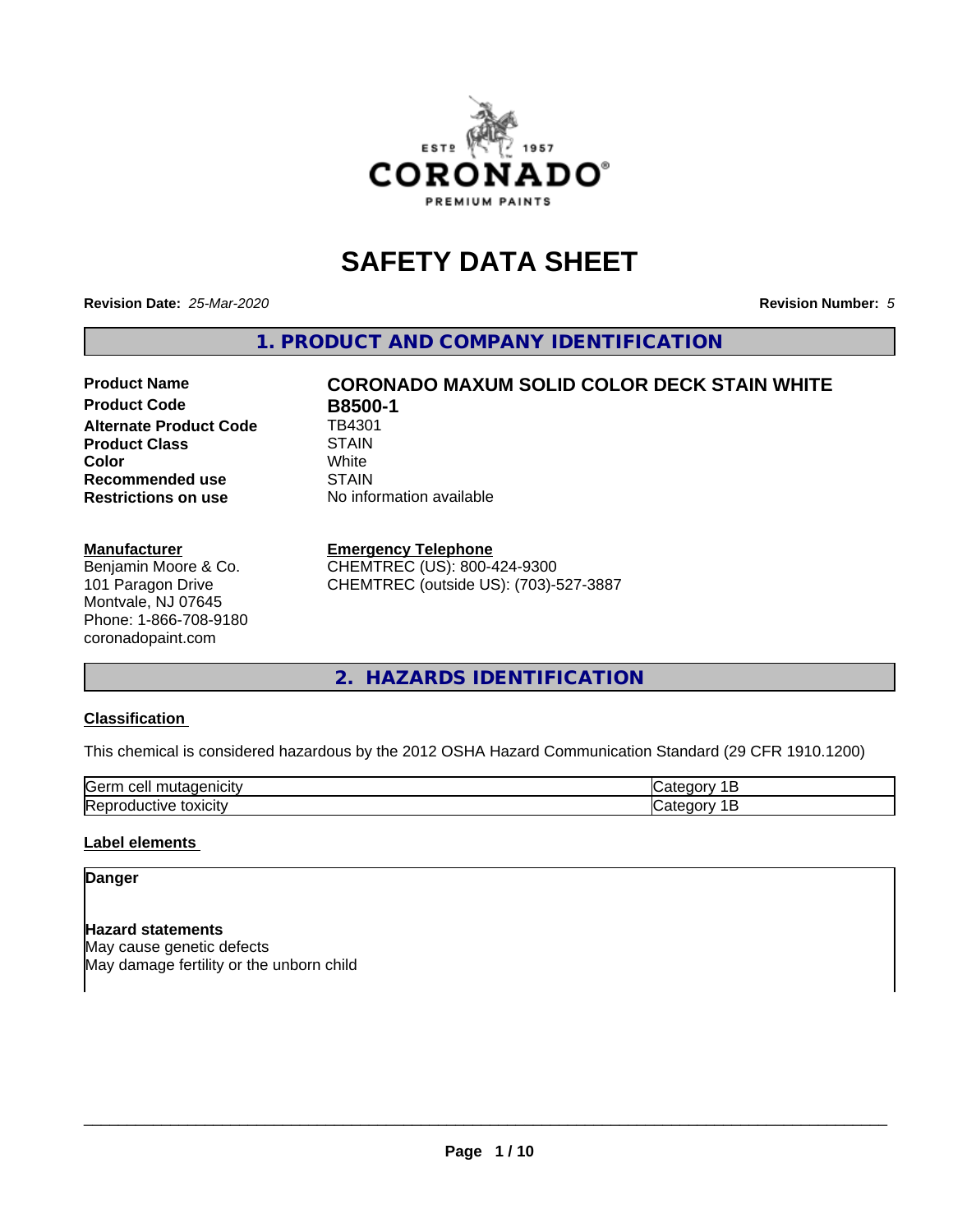

**Appearance** liquid **Odor in the original of the original of the original of the original of the original of the original of the original of the original of the original of the original of the original of the original of t** 

#### **Precautionary Statements - Prevention**

Obtain special instructions before use Do not handle until all safety precautions have been read and understood Use personal protective equipment as required

#### **Precautionary Statements - Response**

IF exposed or concerned: Get medical advice/attention

#### **Precautionary Statements - Storage**

Store locked up

#### **Precautionary Statements - Disposal**

Dispose of contents/container to an approved waste disposal plant

#### **Hazards not otherwise classified (HNOC)**

Not applicable

#### **Other information**

No information available

## **3. COMPOSITION INFORMATION ON COMPONENTS**

| <b>Chemical name</b>                         | CAS No.       | Weight-%    |
|----------------------------------------------|---------------|-------------|
| Titanium dioxide                             | 13463-67-7    | $15 - 20$   |
| Nepheline svenite                            | 37244-96-5    | $5 - 10$    |
| Propylene glycol                             | $57 - 55 - 6$ | - 5         |
| 2-Butoxyethanol                              | 111-76-2      | $-5$        |
| Sodium C14-C16 olefin sulfonate              | 68439-57-6    | $0.1 - 0.5$ |
| Carbamic acid, 1H-benzimidazol-2-yl-, methyl | 10605-21-7    | $0.1 - 0.5$ |
| ester                                        |               |             |

## **4. FIRST AID MEASURES**

| <b>General Advice</b> | If symptoms persist, call a physician. Show this safety data sheet to the doctor in<br>attendance.       |
|-----------------------|----------------------------------------------------------------------------------------------------------|
| <b>Eye Contact</b>    | Rinse thoroughly with plenty of water for at least 15 minutes and consult a<br>physician.                |
| <b>Skin Contact</b>   | Wash off immediately with soap and plenty of water while removing all<br>contaminated clothes and shoes. |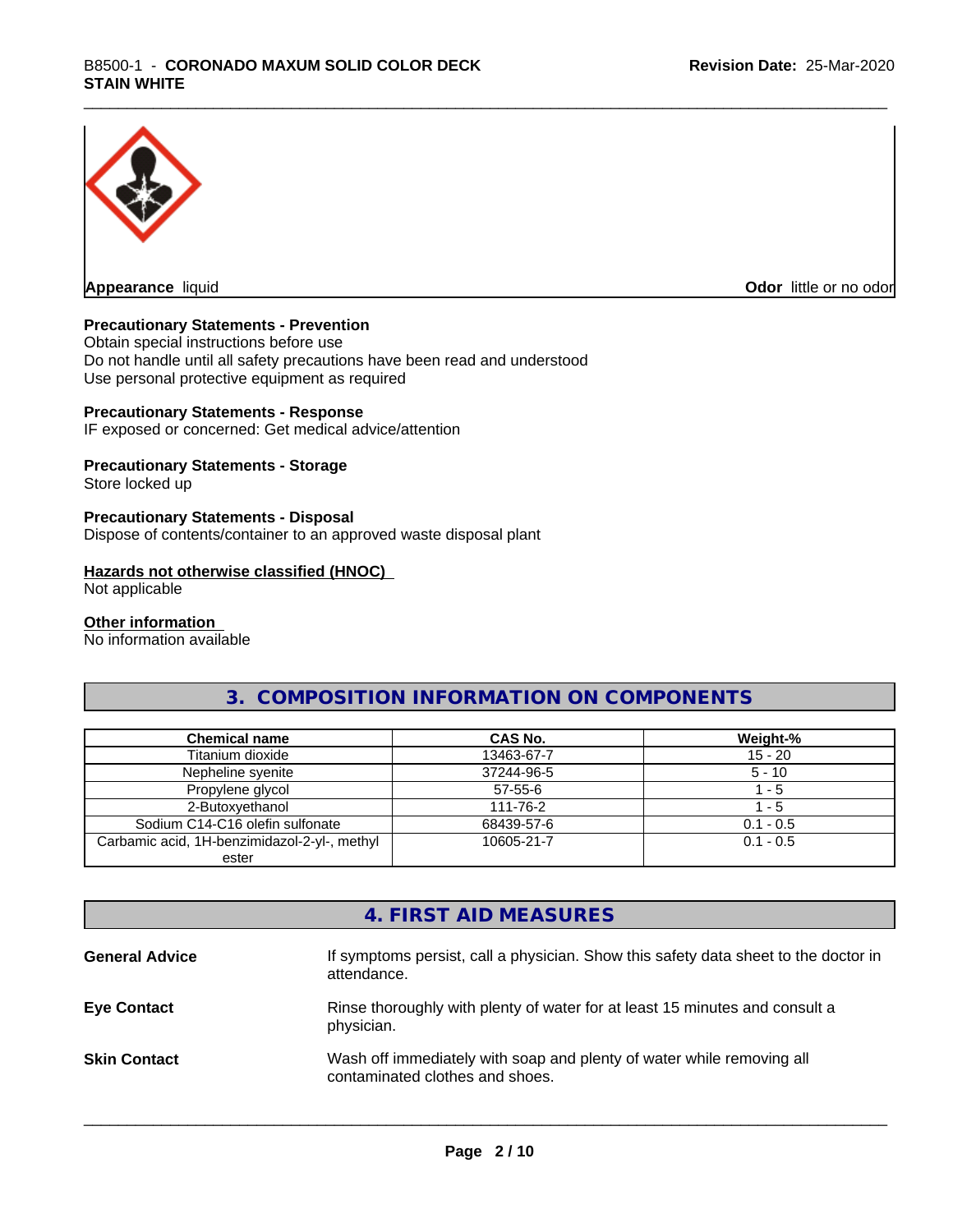| <b>Inhalation</b>                                                         |                                                                 | Move to fresh air. If symptoms persist, call a physician.<br>Clean mouth with water and afterwards drink plenty of water. Consult a physician<br>if necessary. |                                                    |                                                                                                                 |  |
|---------------------------------------------------------------------------|-----------------------------------------------------------------|----------------------------------------------------------------------------------------------------------------------------------------------------------------|----------------------------------------------------|-----------------------------------------------------------------------------------------------------------------|--|
| Ingestion                                                                 |                                                                 |                                                                                                                                                                |                                                    |                                                                                                                 |  |
| <b>Most Important</b>                                                     | <b>Symptoms/Effects</b>                                         | None known.                                                                                                                                                    |                                                    |                                                                                                                 |  |
|                                                                           | <b>Notes To Physician</b>                                       | Treat symptomatically.                                                                                                                                         |                                                    |                                                                                                                 |  |
|                                                                           |                                                                 |                                                                                                                                                                | 5. FIRE-FIGHTING MEASURES                          |                                                                                                                 |  |
|                                                                           | <b>Suitable Extinguishing Media</b>                             |                                                                                                                                                                |                                                    | Use extinguishing measures that are appropriate to local<br>circumstances and the surrounding environment.      |  |
|                                                                           |                                                                 | Protective equipment and precautions for firefighters                                                                                                          | and full protective gear.                          | As in any fire, wear self-contained breathing apparatus<br>pressure-demand, MSHA/NIOSH (approved or equivalent) |  |
|                                                                           | <b>Specific Hazards Arising From The Chemical</b>               |                                                                                                                                                                | extreme heat.                                      | Closed containers may rupture if exposed to fire or                                                             |  |
|                                                                           | <b>Sensitivity to mechanical impact</b>                         |                                                                                                                                                                | No                                                 |                                                                                                                 |  |
|                                                                           | Sensitivity to static discharge                                 |                                                                                                                                                                | No                                                 |                                                                                                                 |  |
| <b>Method</b>                                                             | <b>Flash Point Data</b><br>Flash point (°F)<br>Flash Point (°C) |                                                                                                                                                                | Not applicable<br>Not applicable<br>Not applicable |                                                                                                                 |  |
|                                                                           | <b>Flammability Limits In Air</b>                               |                                                                                                                                                                |                                                    |                                                                                                                 |  |
|                                                                           | Lower flammability limit:<br><b>Upper flammability limit:</b>   |                                                                                                                                                                | Not applicable<br>Not applicable                   |                                                                                                                 |  |
| <b>NFPA</b>                                                               | Health: 2                                                       | Flammability: 0                                                                                                                                                | Instability: 0                                     | Special: Not Applicable                                                                                         |  |
| <b>NFPA Legend</b><br>0 - Not Hazardous<br>$\bigcap$ if $\bigcup$ is also |                                                                 |                                                                                                                                                                |                                                    |                                                                                                                 |  |

- 1 Slightly
- 2 Moderate
- 3 High
- 4 Severe

*The ratings assigned are only suggested ratings, the contractor/employer has ultimate responsibilities for NFPA ratings where this system is used.*

*Additional information regarding the NFPA rating system is available from the National Fire Protection Agency (NFPA) at www.nfpa.org.*

## **6. ACCIDENTAL RELEASE MEASURES**

**Personal Precautions** Avoid contact with skin, eyes and clothing. Ensure adequate ventilation.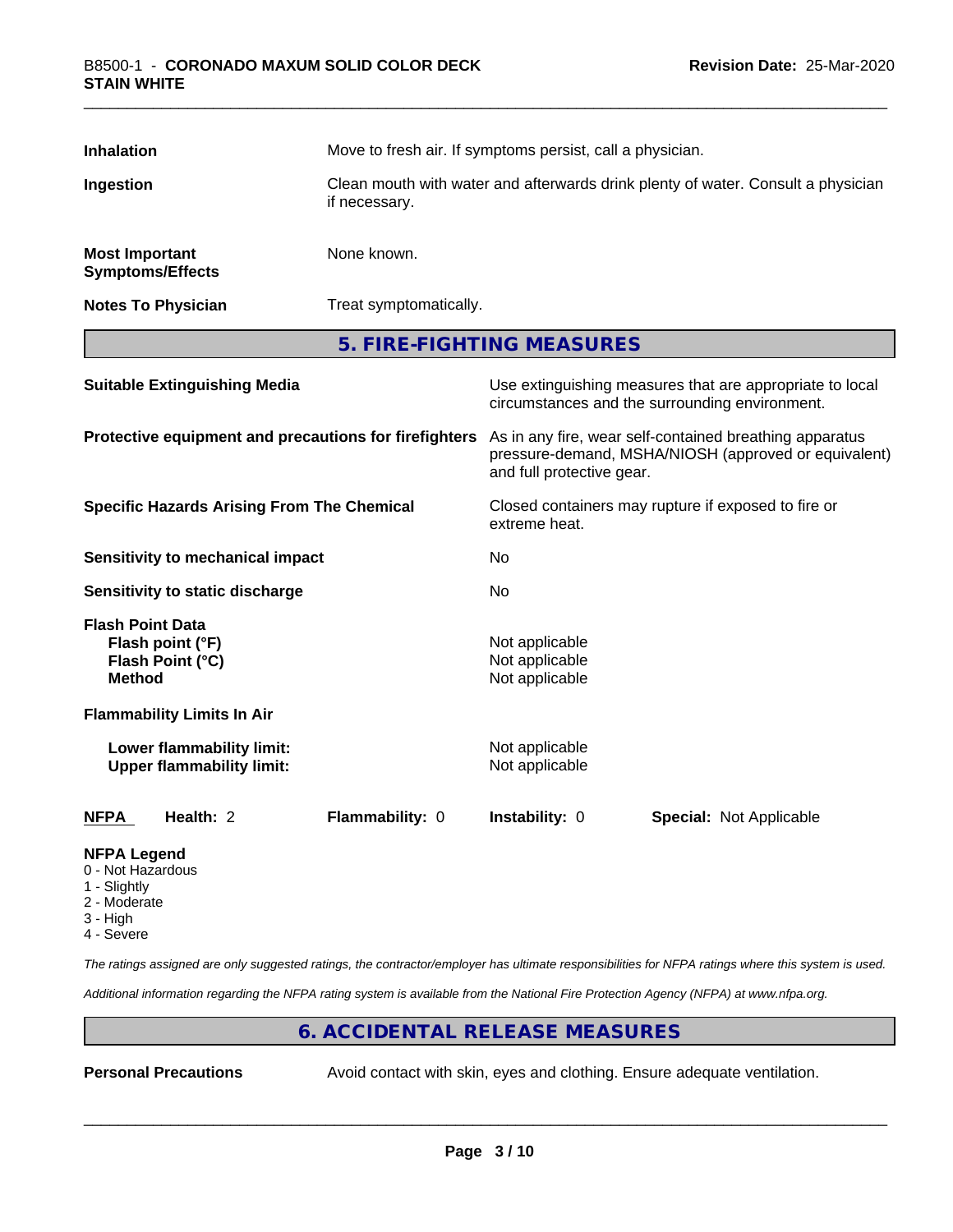| Prevent further leakage or spillage if safe to do so.                                                                                                                            |
|----------------------------------------------------------------------------------------------------------------------------------------------------------------------------------|
| See Section 12 for additional Ecological Information.                                                                                                                            |
| Soak up with inert absorbent material. Sweep up and shovel into suitable<br>containers for disposal.                                                                             |
| 7. HANDLING AND STORAGE                                                                                                                                                          |
| Avoid contact with skin, eyes and clothing. Avoid breathing vapors, spray mists or<br>sanding dust. In case of insufficient ventilation, wear suitable respiratory<br>equipment. |
| Keep container tightly closed. Keep out of the reach of children.                                                                                                                |
| No information available                                                                                                                                                         |
|                                                                                                                                                                                  |

## **8. EXPOSURE CONTROLS/PERSONAL PROTECTION**

#### **Exposure Limits**

| <b>Chemical name</b> | <b>ACGIH TLV</b>         | <b>OSHA PEL</b>                   |
|----------------------|--------------------------|-----------------------------------|
| Titanium dioxide     | TWA: $10 \text{ mg/m}^3$ | 15 mg/m $3$ - TWA                 |
| 2-Butoxyethanol      | TWA: 20 ppm              | 50 ppm - TWA                      |
|                      |                          | 240 mg/m <sup>3</sup> - TWA       |
|                      |                          | prevent or reduce skin absorption |

#### **Legend**

ACGIH - American Conference of Governmental Industrial Hygienists Exposure Limits OSHA - Occupational Safety & Health Administration Exposure Limits N/E - Not Established

| <b>Engineering Measures</b>          | Ensure adequate ventilation, especially in confined areas.                                                                                                                                                                                                                                                                                                          |
|--------------------------------------|---------------------------------------------------------------------------------------------------------------------------------------------------------------------------------------------------------------------------------------------------------------------------------------------------------------------------------------------------------------------|
| <b>Personal Protective Equipment</b> |                                                                                                                                                                                                                                                                                                                                                                     |
| <b>Eye/Face Protection</b>           | Safety glasses with side-shields.                                                                                                                                                                                                                                                                                                                                   |
| <b>Skin Protection</b>               | Protective gloves and impervious clothing.                                                                                                                                                                                                                                                                                                                          |
| <b>Respiratory Protection</b>        | Use only with adequate ventilation. In operations where exposure limits are<br>exceeded, use a NIOSH approved respirator that has been selected by a<br>technically qualified person for the specific work conditions. When spraying the<br>product or applying in confined areas, wear a NIOSH approved respirator<br>specified for paint spray or organic vapors. |
| <b>Hygiene Measures</b>              | Avoid contact with skin, eyes and clothing. Remove and wash contaminated<br>clothing before re-use. Wash thoroughly after handling.                                                                                                                                                                                                                                 |

## **9. PHYSICAL AND CHEMICAL PROPERTIES**

**Appearance** liquid **and a limitation of the contract of the contract of the contract of the contract of the contract of the contract of the contract of the contract of the contract of the contract of the contract of the c Density (lbs/gal)** 

little or no odor **Odor Threshold** No information available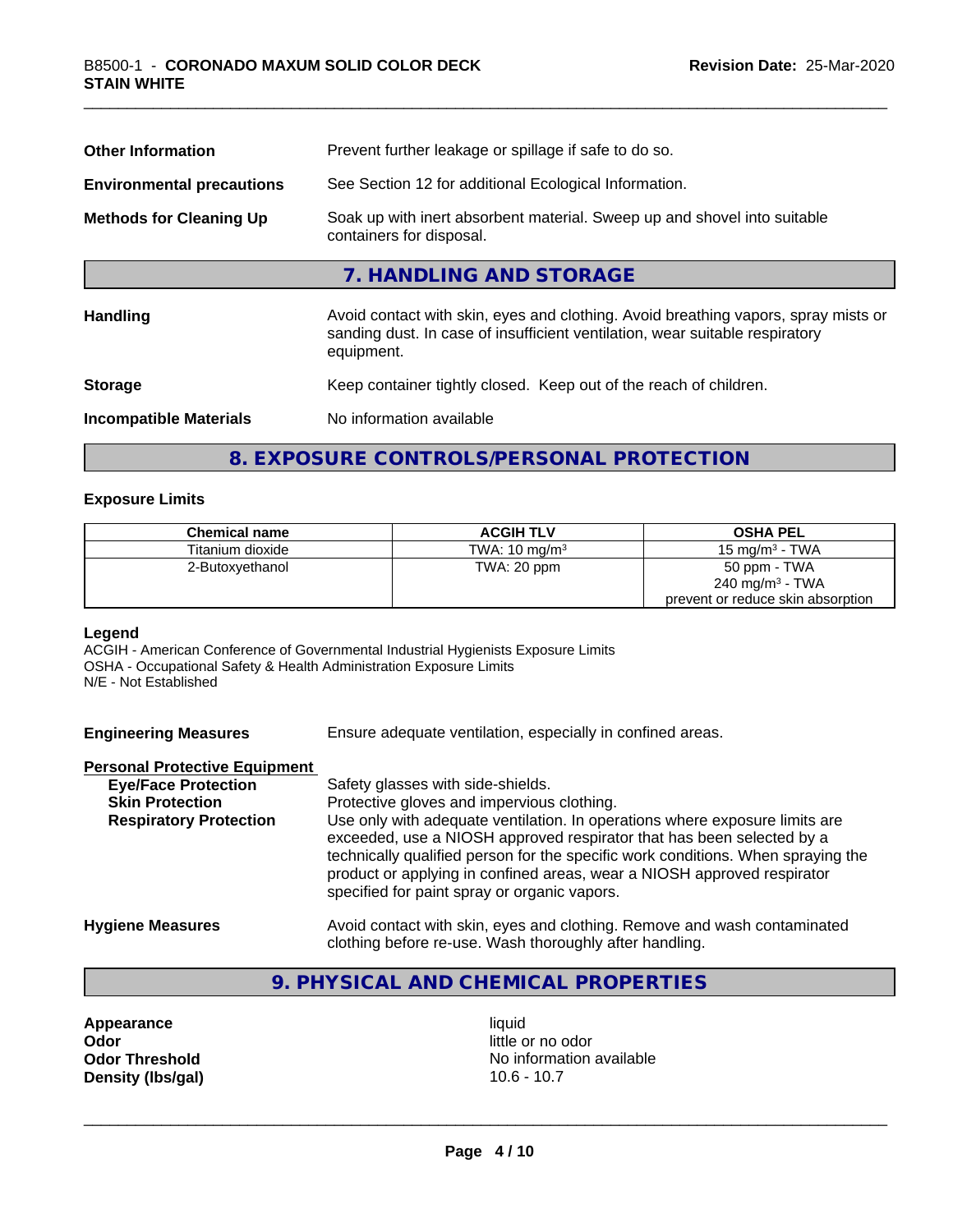| <b>Specific Gravity</b>              | $1.27 - 1.29$            |
|--------------------------------------|--------------------------|
| рH                                   | No information available |
| <b>Viscosity (cps)</b>               | No information available |
| Solubility(ies)                      | No information available |
| <b>Water solubility</b>              | No information available |
| <b>Evaporation Rate</b>              | No information available |
| Vapor pressure                       | No information available |
| Vapor density                        | No information available |
| Wt. % Solids                         | $50 - 60$                |
| Vol. % Solids                        | $35 - 45$                |
| Wt. % Volatiles                      | $40 - 50$                |
| Vol. % Volatiles                     | $55 - 65$                |
| <b>VOC Regulatory Limit (g/L)</b>    | < 250                    |
| <b>Boiling Point (°F)</b>            | 212                      |
| <b>Boiling Point (°C)</b>            | 100                      |
| Freezing point (°F)                  | 32                       |
| <b>Freezing Point (°C)</b>           | 0                        |
| Flash point (°F)                     | Not applicable           |
| Flash Point (°C)                     | Not applicable           |
| <b>Method</b>                        | Not applicable           |
| <b>Flammability (solid, gas)</b>     | Not applicable           |
| <b>Upper flammability limit:</b>     | Not applicable           |
| Lower flammability limit:            | Not applicable           |
| <b>Autoignition Temperature (°F)</b> | No information available |
| <b>Autoignition Temperature (°C)</b> | No information available |
| Decomposition Temperature (°F)       | No information available |
| Decomposition Temperature (°C)       | No information available |
| <b>Partition coefficient</b>         | No information available |
|                                      |                          |

## **10. STABILITY AND REACTIVITY**

**Hazardous Decomposition Products** None under normal use.

**Reactivity Not Applicable Not Applicable** 

**Chemical Stability Chemical Stability** Stable under normal conditions.

**Conditions to avoid Conditions to avoid Prevent from freezing.** 

**Incompatible Materials No materials** No materials to be especially mentioned.

 $\overline{\phantom{a}}$  ,  $\overline{\phantom{a}}$  ,  $\overline{\phantom{a}}$  ,  $\overline{\phantom{a}}$  ,  $\overline{\phantom{a}}$  ,  $\overline{\phantom{a}}$  ,  $\overline{\phantom{a}}$  ,  $\overline{\phantom{a}}$  ,  $\overline{\phantom{a}}$  ,  $\overline{\phantom{a}}$  ,  $\overline{\phantom{a}}$  ,  $\overline{\phantom{a}}$  ,  $\overline{\phantom{a}}$  ,  $\overline{\phantom{a}}$  ,  $\overline{\phantom{a}}$  ,  $\overline{\phantom{a}}$ 

**Possibility of hazardous reactions** None under normal conditions of use.

**11. TOXICOLOGICAL INFORMATION**

#### **Product Information**

**Information on likely routes of exposure**

**Principal Routes of Exposure** Eye contact, skin contact and inhalation.

**Acute Toxicity**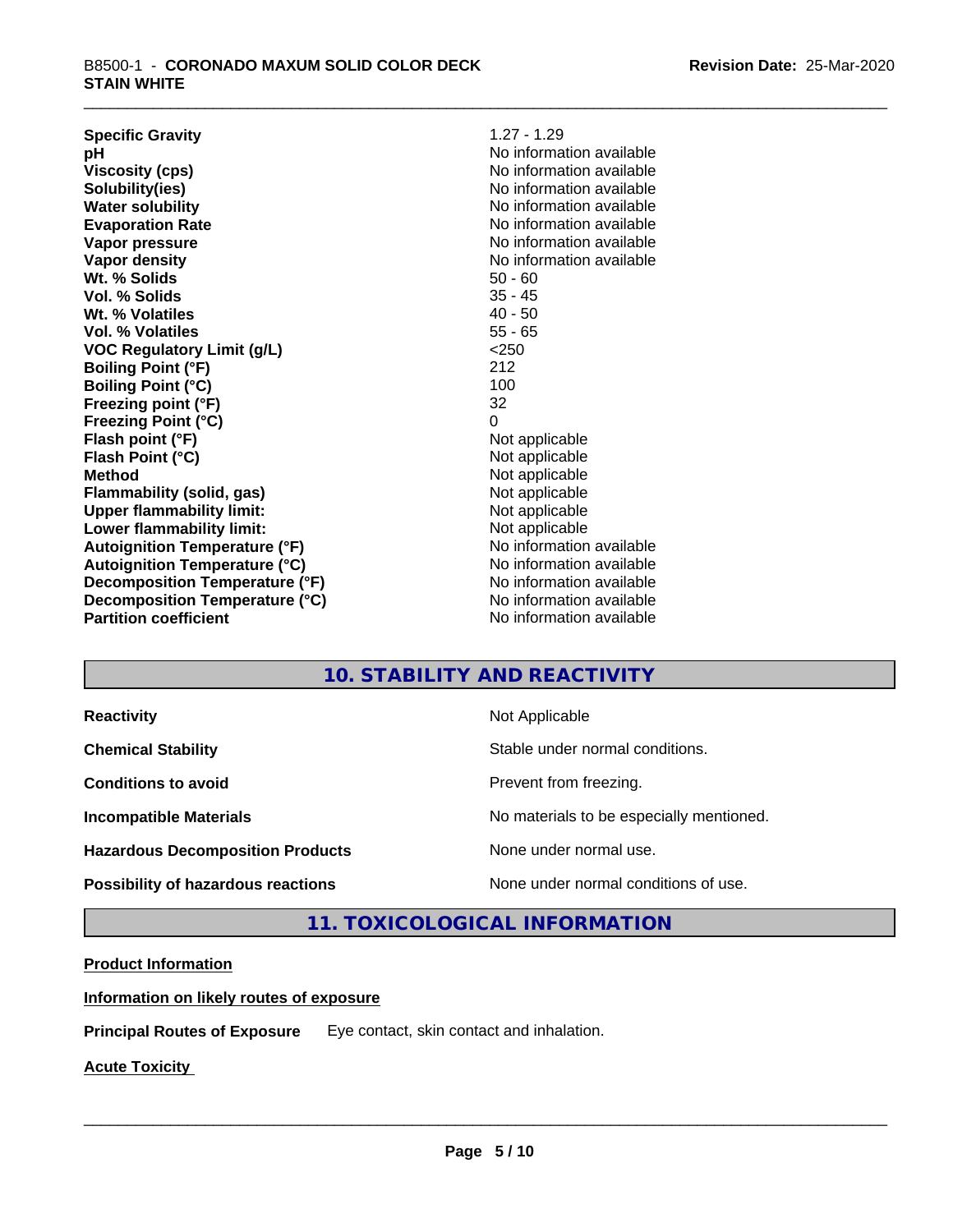| <b>Product Information</b>      | No information available                                                                                        |
|---------------------------------|-----------------------------------------------------------------------------------------------------------------|
|                                 | Symptoms related to the physical, chemical and toxicological characteristics                                    |
| <b>Symptoms</b>                 | No information available                                                                                        |
|                                 | Delayed and immediate effects as well as chronic effects from short and long-term exposure                      |
| Eye contact                     | May cause slight irritation.                                                                                    |
| <b>Skin contact</b>             | Substance may cause slight skin irritation. Prolonged or repeated contact may dry<br>skin and cause irritation. |
| <b>Inhalation</b>               | May cause irritation of respiratory tract.                                                                      |
| Ingestion                       | Ingestion may cause gastrointestinal irritation, nausea, vomiting and diarrhea.                                 |
| <b>Sensitization</b>            | No information available                                                                                        |
| <b>Neurological Effects</b>     | No information available.                                                                                       |
| <b>Mutagenic Effects</b>        | Suspected of causing genetic defects.                                                                           |
| <b>Reproductive Effects</b>     | May damage fertility or the unborn child.                                                                       |
| <b>Developmental Effects</b>    | No information available.                                                                                       |
| <b>Target organ effects</b>     | No information available.                                                                                       |
| <b>STOT - single exposure</b>   | No information available.                                                                                       |
| <b>STOT - repeated exposure</b> | No information available.                                                                                       |
| Other adverse effects           | No information available.                                                                                       |
| <b>Aspiration Hazard</b>        | No information available                                                                                        |

#### **Numerical measures of toxicity**

**The following values are calculated based on chapter 3.1 of the GHS document**

| ATEmix (oral)                        | 13482 mg/kg |
|--------------------------------------|-------------|
| <b>ATEmix (dermal)</b>               | 36743 mg/kg |
| <b>ATEmix (inhalation-dust/mist)</b> | 53.2 ma/L   |
| ATEmix (inhalation-vapor)            | 390.4 ma/L  |

#### **Component Information**

| Chemical name                                                       | Oral LD50                                    | Dermal LD50                                                             | Inhalation LC50     |
|---------------------------------------------------------------------|----------------------------------------------|-------------------------------------------------------------------------|---------------------|
| Titanium dioxide<br>13463-67-7                                      | $> 10000$ mg/kg (Rat)                        | $\,$                                                                    |                     |
| Propylene glycol<br>57-55-6                                         | $= 20$ g/kg (Rat)                            | $= 20800$ mg/kg (Rabbit)                                                |                     |
| 2-Butoxyethanol<br>111-76-2                                         | $= 1300$ mg/kg (Rat)                         | $>$ 2000 mg/kg (Rabbit)                                                 | > 4.9 mg/L (Rat) 3H |
| Sodium C14-C16 olefin sulfonate<br>68439-57-6                       | $= 2220$ mg/kg (Rat)                         | $> 740$ mg/kg (Rabbit)                                                  |                     |
| Carbamic acid.<br>1H-benzimidazol-2-yl-, methyl ester<br>10605-21-7 | $>$ 5050 mg/kg (Rat)<br>$= 6400$ mg/kg (Rat) | $\sqrt{10000}$ mg/kg (Rabbit) = 2 g/kg (<br>$Rat$ = 8500 mg/kg (Rabbit) |                     |

## **Chronic Toxicity**

## **Carcinogenicity**

*The information below indicateswhether each agency has listed any ingredient as a carcinogen:.*

| Chemical name | IAPC<br>IAIW                                       | <b>NTP</b> | ດຂ⊔∧<br>JSHA |
|---------------|----------------------------------------------------|------------|--------------|
|               | $\sim$<br>2E<br>neeihle<br>Human<br><b>311/115</b> |            | Listed       |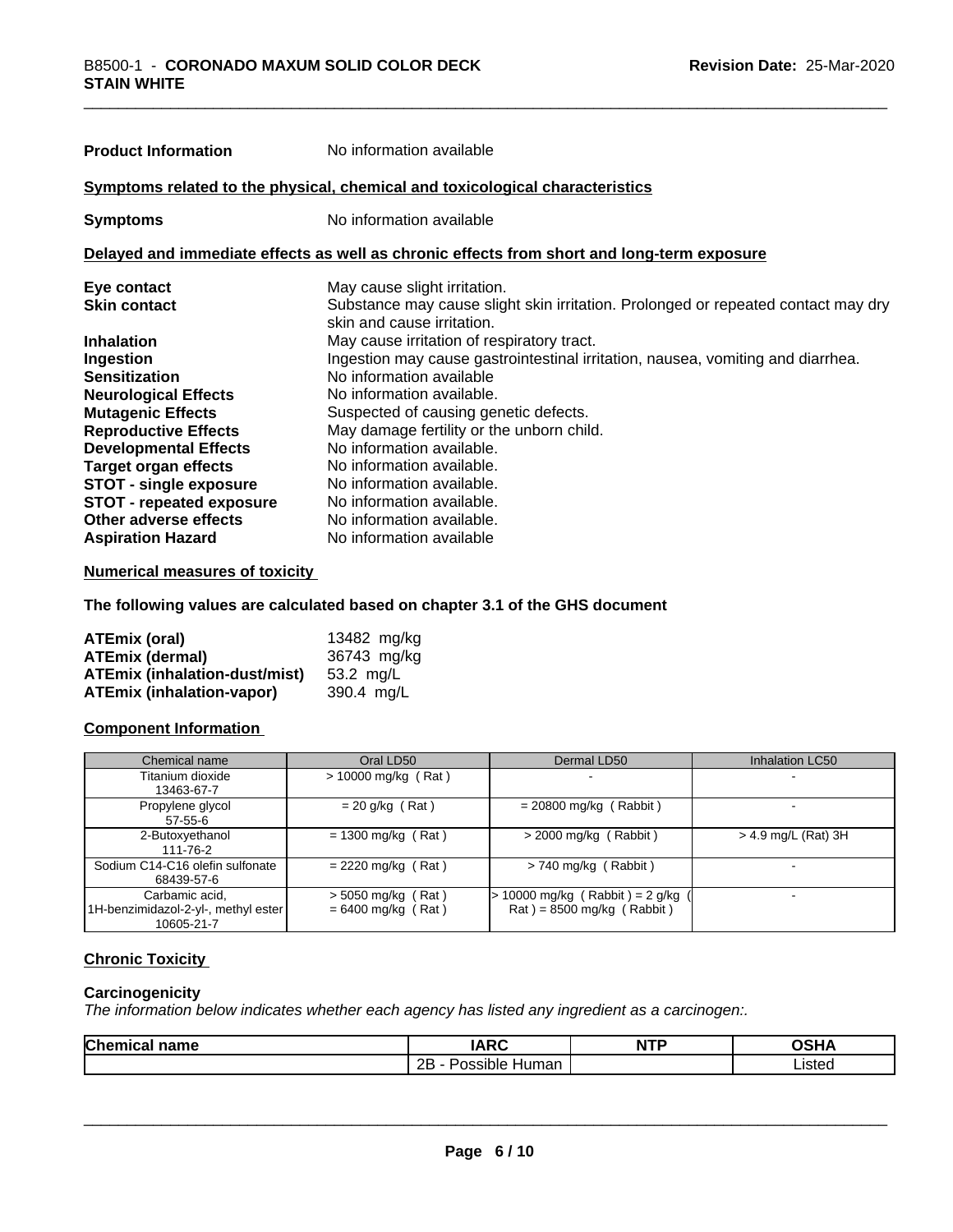#### \_\_\_\_\_\_\_\_\_\_\_\_\_\_\_\_\_\_\_\_\_\_\_\_\_\_\_\_\_\_\_\_\_\_\_\_\_\_\_\_\_\_\_\_\_\_\_\_\_\_\_\_\_\_\_\_\_\_\_\_\_\_\_\_\_\_\_\_\_\_\_\_\_\_\_\_\_\_\_\_\_\_\_\_\_\_\_\_\_\_\_\_\_ B8500-1 - **CORONADO MAXUM SOLID COLOR DECK STAIN WHITE**

| _<br>dioxide<br>$\sim$ $\sim$<br>шл<br>1 L c | .<br> |  |
|----------------------------------------------|-------|--|

• Although IARC has classified titanium dioxide as possibly carcinogenic to humans (2B), their summary concludes: "No significant exposure to titanium dioxide is thought to occur during the use of products in which titanium dioxide is bound to other materials, such as paint."

#### **Legend**

IARC - International Agency for Research on Cancer NTP - National Toxicity Program OSHA - Occupational Safety & Health Administration

**12. ECOLOGICAL INFORMATION**

## **Ecotoxicity Effects**

The environmental impact of this product has not been fully investigated.

## **Product Information**

## **Acute Toxicity to Fish**

No information available

## **Acute Toxicity to Aquatic Invertebrates**

No information available

## **Acute Toxicity to Aquatic Plants**

No information available

#### **Persistence / Degradability**

No information available.

#### **Bioaccumulation**

There is no data for this product.

#### **Mobility in Environmental Media**

No information available.

#### **Ozone**

No information available

#### **Component Information**

#### **Acute Toxicity to Fish**

Titanium dioxide  $LC50:$  > 1000 mg/L (Fathead Minnow - 96 hr.) Propylene glycol LC50: 710 mg/L (Fathead Minnow - 96 hr.) 2-Butoxyethanol LC50: 1490 mg/L (Bluegill sunfish - 96 hr.) Carbamic acid, 1H-benzimidazol-2-yl-, methyl ester LC50: 1.5 mg/L (Rainbow Trout - 96 hr.)

## **Acute Toxicity to Aquatic Invertebrates**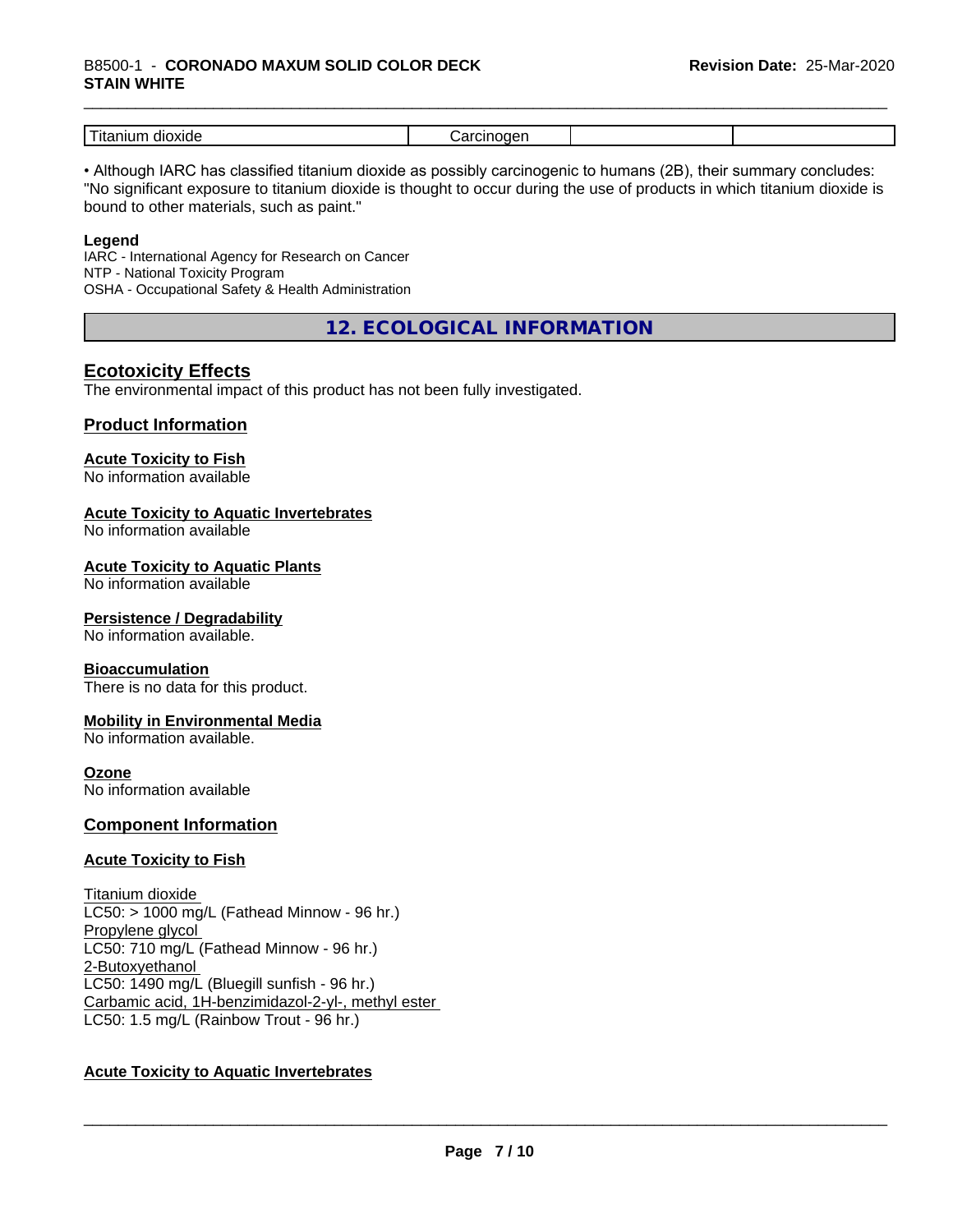#### Propylene glycol

EC50: > 10000 mg/L (Daphnia magna - 24 hr.) Carbamic acid, 1H-benzimidazol-2-yl-, methyl ester LC50: 0.22 mg/L (water flea - 48 hr.)

#### **Acute Toxicity to Aquatic Plants**

No information available

|                              | 13. DISPOSAL CONSIDERATIONS                                                                                                                                                                                               |
|------------------------------|---------------------------------------------------------------------------------------------------------------------------------------------------------------------------------------------------------------------------|
| <b>Waste Disposal Method</b> | Dispose of in accordance with federal, state, and local regulations. Local<br>requirements may vary, consult your sanitation department or state-designated<br>environmental protection agency for more disposal options. |
|                              | 14. TRANSPORT INFORMATION                                                                                                                                                                                                 |
| <b>DOT</b>                   | Not regulated                                                                                                                                                                                                             |
| <b>ICAO/IATA</b>             | Not regulated                                                                                                                                                                                                             |
| <b>IMDG/IMO</b>              | Not regulated                                                                                                                                                                                                             |
|                              | 15. REGULATORY INFORMATION                                                                                                                                                                                                |

# **International Inventories**

| <b>TSCA: United States</b> | Yes - All components are listed or exempt. |
|----------------------------|--------------------------------------------|
| <b>DSL: Canada</b>         | Yes - All components are listed or exempt. |

# **Federal Regulations**

## **SARA 311/312 hazardous categorization**

| Acute health hazard               | No  |  |
|-----------------------------------|-----|--|
| Chronic Health Hazard             | Yes |  |
| Fire hazard                       | N٥  |  |
| Sudden release of pressure hazard | Nο  |  |
| Reactive Hazard                   | Nο  |  |

## **SARA 313**

Section 313 of Title III of the Superfund Amendments and Reauthorization Act of 1986 (SARA). This product contains a chemical or chemicals which are subject to the reporting requirements of the Act and Title 40 of the Code of Federal Regulations, Part 372:

| <b>Chemical name</b> | CAS No.  | Weight-% | <b>CERCLA/SARA 313</b>     |
|----------------------|----------|----------|----------------------------|
| 2-Butoxyethanol      | 111-76-2 |          | (de minimis concentration) |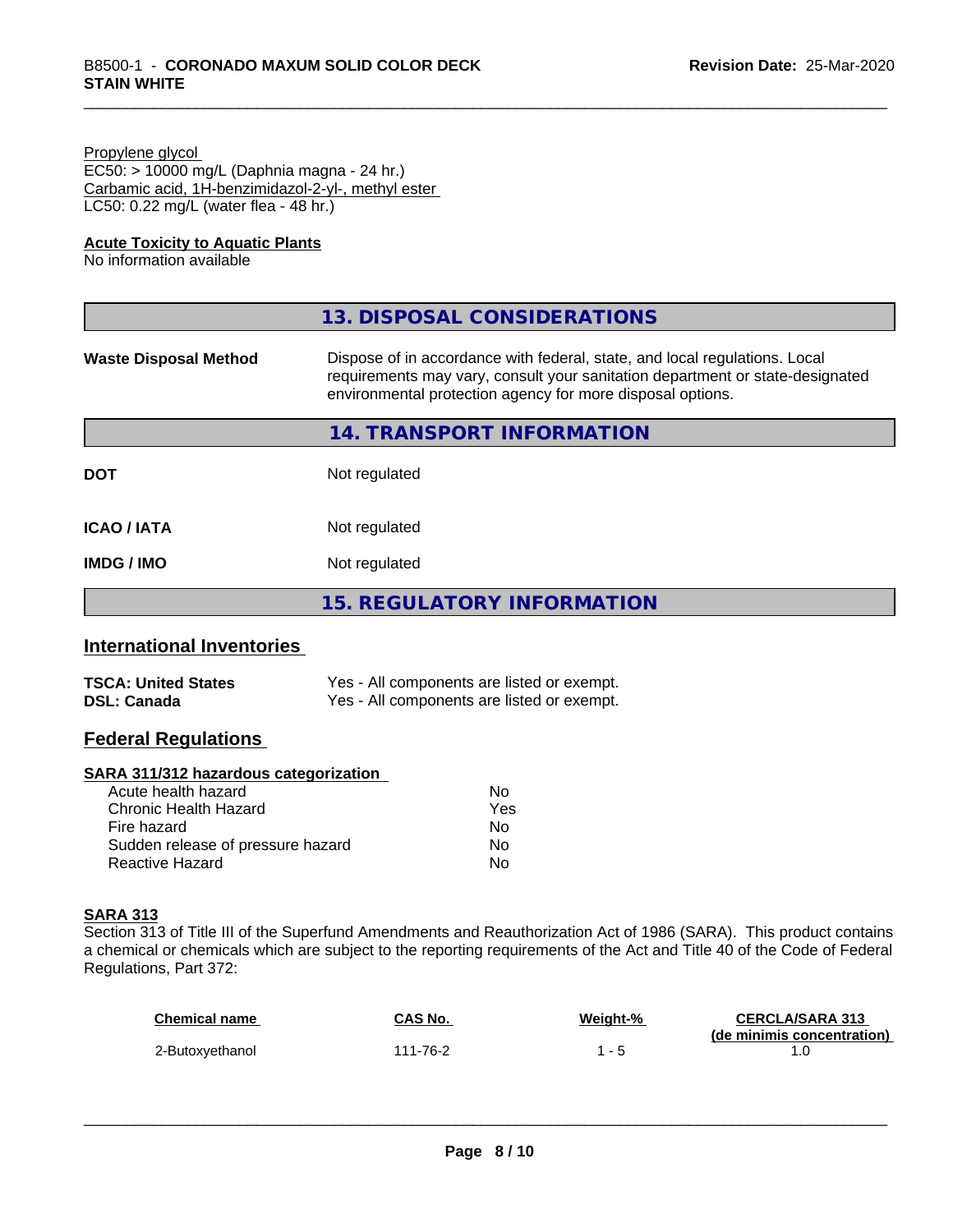#### **Clean Air Act,Section 112 Hazardous Air Pollutants (HAPs) (see 40 CFR 61)**

This product contains the following HAPs:

| <b>Chemical name</b> | CAS No.  | Weight-% | <b>Hazardous Air Pollutant</b> |
|----------------------|----------|----------|--------------------------------|
| 2-Butoxyethanol      | 111-76-2 | $1 - 5$  | (HAP)<br>∟isted                |

## **US State Regulations**

#### **California Proposition 65**

**AN** WARNING: Cancer and Reproductive Harm– www.P65warnings.ca.gov

#### **State Right-to-Know**

| <b>Chemical name</b>                  | <b>Massachusetts</b> | <b>New Jersey</b> | Pennsylvania |
|---------------------------------------|----------------------|-------------------|--------------|
| Titanium dioxide                      |                      |                   |              |
| 2-Butoxvethanol                       |                      |                   |              |
| Carbamic acid, 1H-benzimidazol-2-yl-, |                      |                   |              |
| methyl ester                          |                      |                   |              |

#### **Legend**

X - Listed

# **16. OTHER INFORMATION**

| HMIS | Health: $2^*$ | <b>Flammability: 0</b> | <b>Reactivity: 0</b> | $PPE: -$ |
|------|---------------|------------------------|----------------------|----------|
|      |               |                        |                      |          |

#### **HMIS Legend**

- 0 Minimal Hazard
- 1 Slight Hazard
- 2 Moderate Hazard
- 3 Serious Hazard
- 4 Severe Hazard
- \* Chronic Hazard

X - Consult your supervisor or S.O.P. for "Special" handling instructions.

*Note: The PPE rating has intentionally been left blank. Choose appropriate PPE that will protect employees from the hazards the material will present under the actual normal conditions of use.*

*Caution: HMISÒ ratings are based on a 0-4 rating scale, with 0 representing minimal hazards or risks, and 4 representing significant hazards or risks. Although HMISÒ ratings are not required on MSDSs under 29 CFR 1910.1200, the preparer, has chosen to provide them. HMISÒ ratings are to be used only in conjunction with a fully implemented HMISÒ program by workers who have received appropriate HMISÒ training. HMISÒ is a registered trade and service mark of the NPCA. HMISÒ materials may be purchased exclusively from J. J. Keller (800) 327-6868.*

 **WARNING!** If you scrape, sand, or remove old paint, you may release lead dust. LEAD IS TOXIC. EXPOSURE TO LEAD DUST CAN CAUSE SERIOUS ILLNESS, SUCH AS BRAIN DAMAGE, ESPECIALLY IN CHILDREN. PREGNANT WOMEN SHOULD ALSO AVOID EXPOSURE. Wear a NIOSH approved respirator to control lead exposure. Clean up carefully with a HEPA vacuum and a wet mop. Before you start, find out how to protect yourself and your family by contacting the National Lead Information Hotline at 1-800-424-LEAD or log on to www.epa.gov/lead.